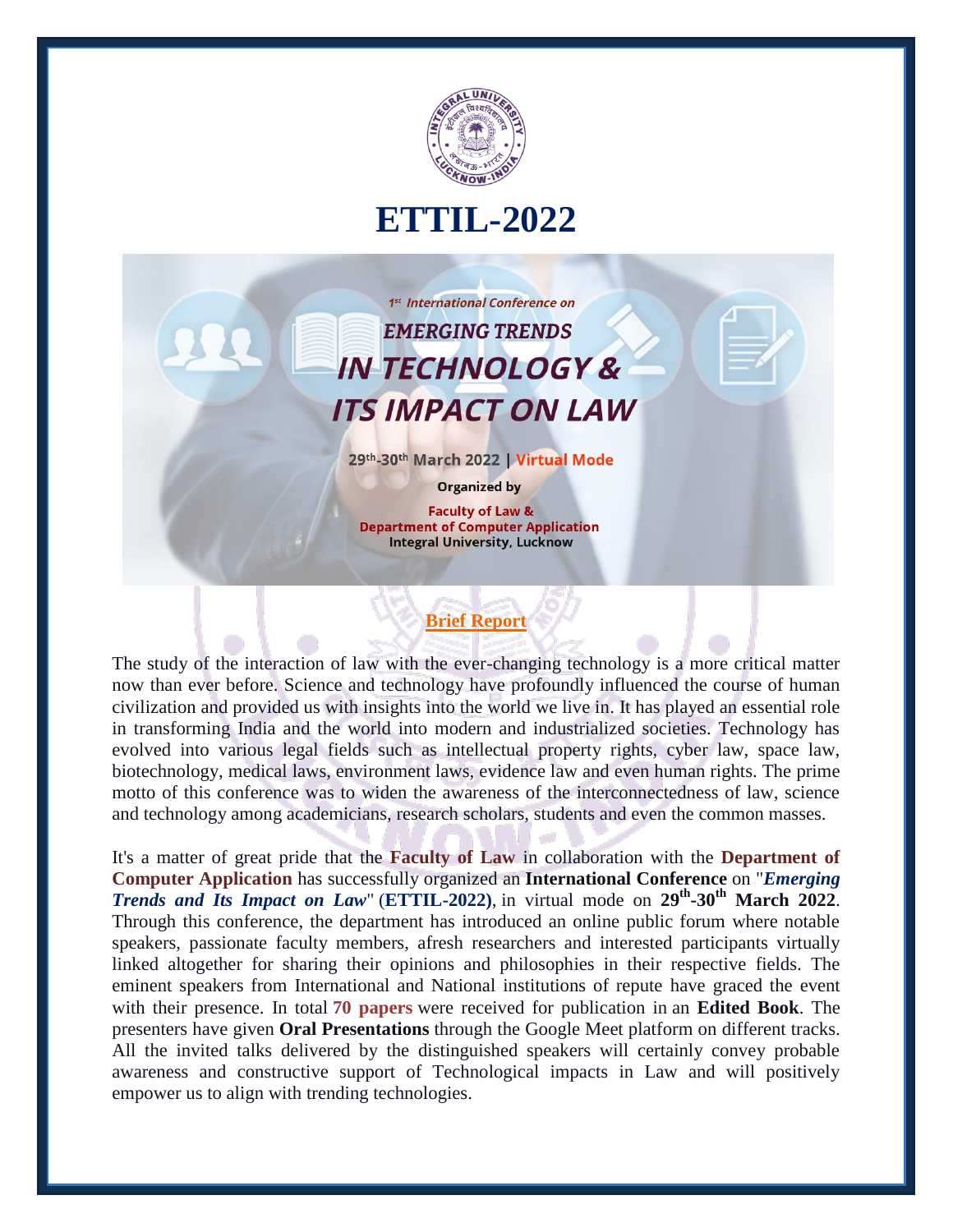The **Inaugural Session** [\(https://bit.ly/3u6hXCv\)](https://bit.ly/3u6hXCv) was started by Dr. Shipra Mishra, Assistant Professor, Faculty of Law. **Dr. Naseem Ahmed**, **Organizing Chair ETTIL & Dean Faculty of Law** delivered the welcome address. The event was graced with the presence of Honorable **Pro-Chancellor Integral University and Patron of ETTIL, Dr. Syed Nadeem Akhtar**, who addressed the virtual gathering with his gracious presence and welcomed eminent speakers: **Prof. Faizan Mustafa**, Vice-Chancellor, NALSAR University of Law, **Dr. Pawan Duggal**, Advocate, Supreme Court of India, **Dr. Celestine Iwendi**, Professor, University of Bolton and **Prof. Nishtha Jaswal**, Vice-Chancellor, Himachal Pradesh National Law University (HPNLU). The session concluded with the vote of thanks by **Dr. Abhishek Kumar Singh, Convener ETTIL**.

| Day 1 ( $29th March 2022$ )                                                                          |                                          |                        |
|------------------------------------------------------------------------------------------------------|------------------------------------------|------------------------|
| <b>Plenary Session</b>                                                                               |                                          |                        |
| Prof. Faizan Mustafa                                                                                 | Vice-Chancellor,                         | https://bit.ly/3u6hXCv |
|                                                                                                      | <b>NALSAR University of Law, India</b>   |                        |
| He has given unmatched informative content regarding Law and Technology. He expressed his            |                                          |                        |
| views on the study of the interaction of Law with the ever-changing technology that has              |                                          |                        |
| profoundly influenced the course of human civilization and provided us with insights into the        |                                          |                        |
| world we live in.                                                                                    |                                          |                        |
| <b>Invited Talk 1</b>                                                                                |                                          |                        |
| Dr. Pawan Duggal                                                                                     | Advocate,                                | https://bit.ly/3u6hXCv |
|                                                                                                      | Supreme Court of India                   |                        |
| He expressed his views on the theme, emphasizing technology that played an essential role in         |                                          |                        |
| transforming India and the world into a modern and industrialized society. He discussed how          |                                          |                        |
| legal education is inextricably linked to delivering a fair and transparent dispensation of justice. |                                          |                        |
| <b>Invited Talk 2</b>                                                                                |                                          |                        |
| Dr. Celestine Iwendi                                                                                 | Professor,                               | https://bit.ly/3u6hXCv |
|                                                                                                      | University of Bolton                     |                        |
| He discussed his views on the evolution of technology into various legal fields such as IPR,         |                                          |                        |
| Cyber Laws, Space Laws, Human Rights, and Environment Laws that focus on intensifying                |                                          |                        |
| efforts to deliver views on the interconnectedness of Law and Technology.                            |                                          |                        |
| Day 2 (30 <sup>th</sup> March 2022)                                                                  |                                          |                        |
| <b>Distinguished Guest</b>                                                                           |                                          |                        |
| Prof. Nishtha Jaswal                                                                                 | Vice-Chancellor,                         | https://bit.ly/3NEeoei |
|                                                                                                      | Himachal Pradesh National Law University |                        |
| She talked about how an equilibrium should be maintained while using technology, i.e. what to        |                                          |                        |
| share and what not to. She also discussed how technology hinders the right to privacy of a person    |                                          |                        |
| and how it has many negative aspects.                                                                |                                          |                        |

**Valedictory Session** [\(https://bit.ly/3NEeoei\)](https://bit.ly/3NEeoei) commenced with a fresh spirit by **Ms. Nashra Javed, Organizing Secretary, ETTIL** with a brief overview of the conference. Honorable **Registrar Integral University, Prof. Mohammad Haris Siddiqui** addressed the guest, encouraged the participants to get benefited from these kinds of events and also appreciated the efforts taken by the Organizing Committee for the smooth conduct of the conference. **Dean, Faculty of Doctoral Studies & Research & Dean, Faculty of Computer Application, Prof. T. Usmani,** thanked the guest for his valuable presence and motivated our faculty members, students and participants with his words of wisdom. The invited Talk by the Guest of Honor, **Vice-Chancellor, Himachal Pradesh National Law University**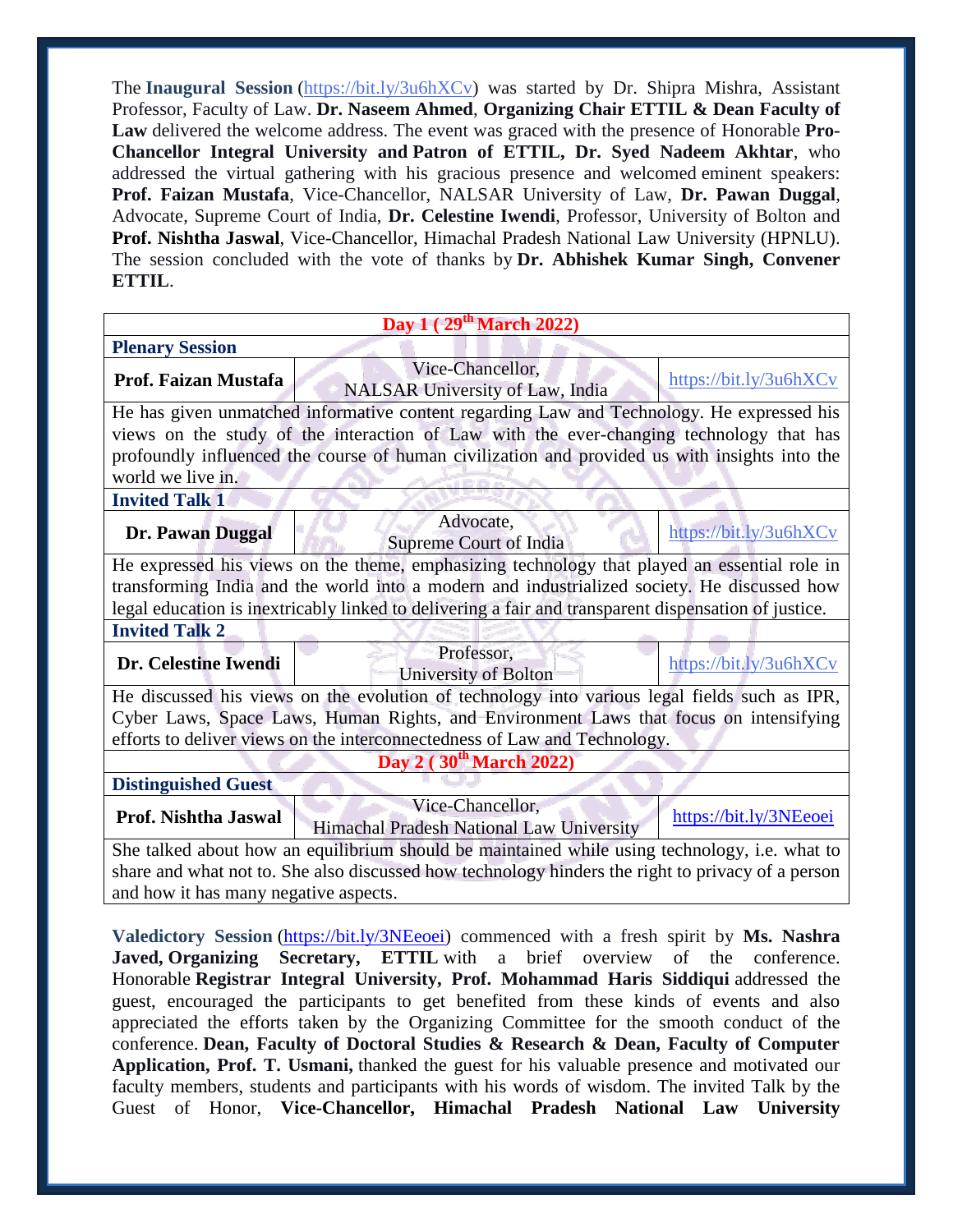**(HPNLU), Prof. (Dr.) Nishtha Jaswal** was very informative and motivating for the participants. The conference concluded through a Vote of Thanks by **Dr. Mohammad Faisal, Organizing Chair ETTIL.**

This conference couldn't be possible without the constant support and motivation from all the Patrons. All the event-related activities were well-coordinated by the *Organizing Committee Members* [\(https://sites.google.com/iul.ac.in/ettilp2022/committees\)](https://sites.google.com/iul.ac.in/ettilp2022/committees), who put their best efforts into the success of this event. Overall, conference management was artfully administered by *Conveners* **Dr. Tasneem Ahmed** and **Dr. Abhishek Kumar Singh** and the *Organizing Secretaries* **Dr. Yashfeen Ali** and **Ms. Nashra Javed** who skillfully coordinated all the sessions and left no stone unturned for the smooth conduct of the event.